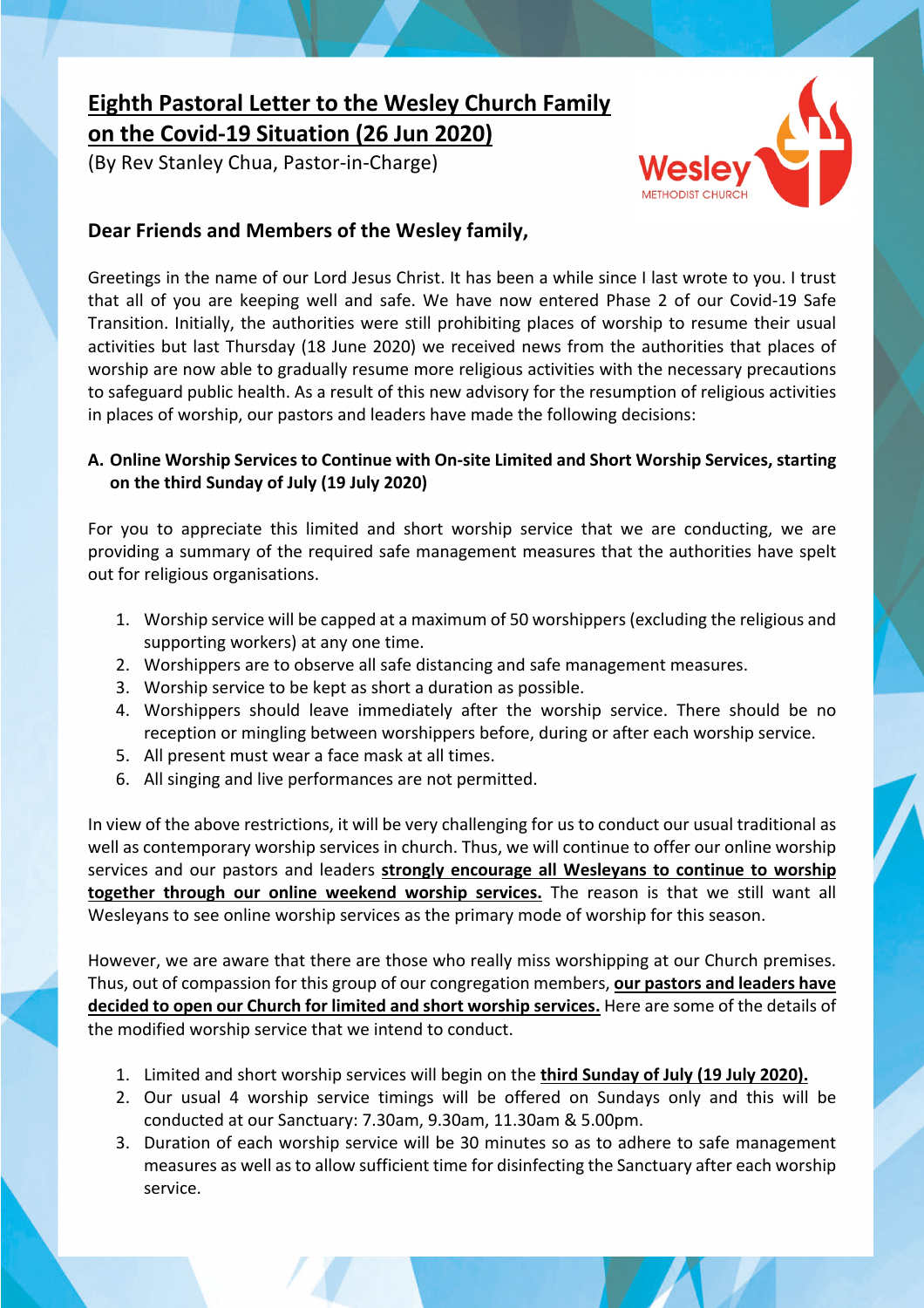- 4. No walk-ins will be permitted. Anyone wishing to attend our on-site worship services will have to make telephone reservations on a first-come-first-served basis.
- 5. Each person will be allowed to book for a maximum of 5 persons (inclusive of the caller).
- 6. Only one type of worship service will be conducted, namely, traditional worship due to the cap of 50 worshippers at any one time.
- 7. There will be no singing and no live performances permitted.
- 8. Short homilies will be given instead of the usual half-an-hour sermon.

In the coming weeks, we will provide more details of the limited and short worship services and especially on how to make your telephone reservations to attend these worship services. Should there be a demand for the on-site worship services, we may consider having these limited and short worship services on weekdays as well. However, **our pastors and leaders still encourage all Wesleyans to join us in our current online worship services,** the reason being that we would like all Wesleyans to see online worship services as the primary mode of worship for this season.

#### **B. Continued Suspension of all Physical Meetings**

Although the current advisory permits groups of 5 persons to gather for meetings in places of worship, with appropriate safe distancing measures, our pastors and leaders have decided that we will not open this option for Church members to meet in Church for the time being. We are also not encouraging our Small Groups and Bible Study Groups to conduct any physical meetings at their homes at this point. The rationale is, we do not wish to create any polarisation within our small groups and ministry groups due to possible conflicts as a result of members forced to make a decision to meet physically as some may still not be comfortable with physical meetings.

Until further easing measures are announced, and larger groups of congregants are allowed, we will continue to suspend all physical meetings in Church, our other venues as well as homes.

#### **C. Holy Communion**

The current advisory makes provision for the Church to conduct Holy Communion. However, we will need to submit a safe management plan, which explains how this sacrament can safely resume, to MCCY (Ministry of Culture, Community & Youth) for approval. Until such approval is given, we cannot resume Holy Communion in our Church. We are now in the process of working out the safe management plan and will be submitting to the authorities shortly. We will let you know how we will be resuming Holy Communion as soon as we received the approval from MCCY.

#### **D. Pastoral Concerns**

Before I end this pastoral letter, I wish to address some pastoral concerns. **First,** all of us are aware that our country and the world are facing difficult times ahead. We are not only having to deal with the Covid-19 pandemic, but we are also facing an economic recession. Many of you will be facing challenging days ahead as companies and businesses freeze, or cut salaries, and possibly conduct retrenchments. Amid this gloom and doom, with many factors beyond human control, what can we do as a community of faith? Well, the only and best thing that we can do in such a time as this, is to continue to pray to our Almighty God for His help, intervention, and provision. Thus, I wish to encourage all of you to join us in our 40 Days of Prayer and Fasting starting on 1 July 2020. This year, we will be joining our fellow brothers and sisters-in-Christ from other Churches in our nation through the Love Singapore movement to intercede for our nation and our world. We are reminded